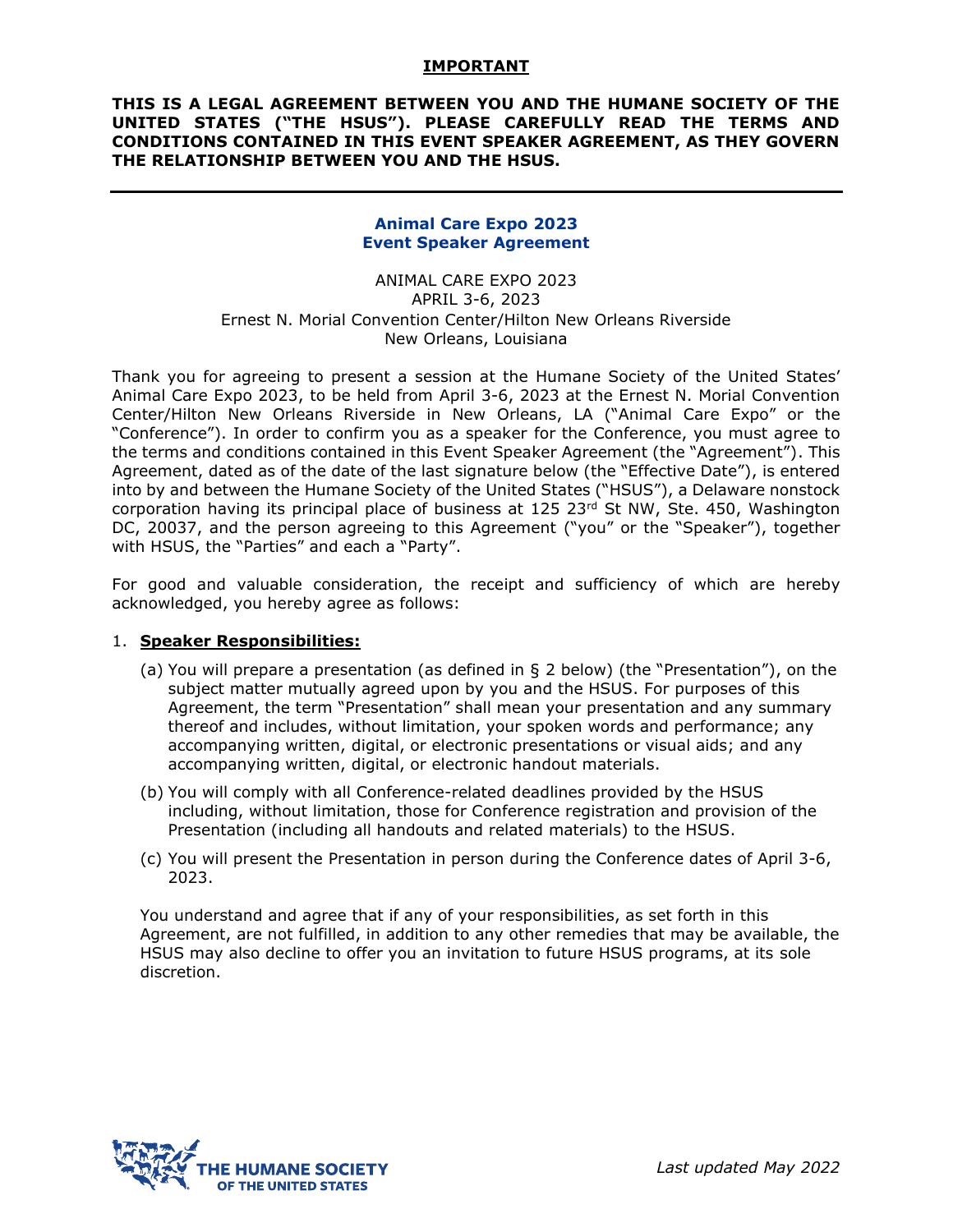## 2. **Presentation Requirements:** You agree:

- (a) To provide a presentation and handout materials for distribution to Conference attendees.
- (b) That the Presentation will conform with any technical specifications provided by the HSUS.
- (c) That the Presentation will be educational in nature and will not promote, advertise, or sell any products or services.
- (d) Not to use the name, logos or other trademarks of the HSUS or any of its affiliates in the Presentation or in any other related channels unless expressly authorized by the HSUS or its affiliate(s), as applicable, in writing. Requests for use should be directed to Darci Adams at [dadams@humanesociety.org](mailto:dadams@humanesociety.org) and must be received at least thirty (30) days prior to the first date of the Conference.
- (e) That the Presentation will not contain any unlicensed third-party materials (including, without limitation, music, images, video clips, and excerpts of publications). You understand and agree that you are solely responsible for obtaining all necessary permissions and/or licenses from any and all individuals and/or organizations whose materials are included in the Presentation (the "Third-Party Content"). You agree to provide the HSUS with any applicable licenses or permission agreements for the use of such Third-Party Content upon request.
- (f) That your presentation will comply with additional requirements, including length and compatibility with provided technical equipment, as described in the invitation email you received before this Agreement was executed.
- 3. **Conference Registration and Travel:** The HSUS will provide you with complimentary full-conference registration, including a Learning Lab. You understand and agree that you will be responsible for any other costs and expenses associated with your preparation or delivery of the Presentation and/or your attendance at the Conference unless otherwise agreed to in writing with HSUS prior to the Conference.
- 4. **Relationship with the HSUS:** You acknowledge and agree that you are an independent contractor and not an employee, servant, agent, partner, or joint-venturer of the HSUS or any of its affiliates at any time contemplated by this Agreement. Accordingly, you shall not, directly or by implication, (a) represent your opinions to be that of the HSUS or any of its affiliates, or (b) state or suggest in the Presentation or otherwise that you have the authority to speak on behalf of the HSUS or any of its affiliates.
- 5. **Representations & Warranties; Third-Party Content:** You hereby represent and warrant as follows:
	- (a) The Presentation is your own original work;
	- (b) To the best of your knowledge, none of the material contained in the Presentation violates or infringes upon the proprietary or other rights of any person or entity, constitutes an invasion of anyone's privacy or publicity, or is unlawful or factually inaccurate;

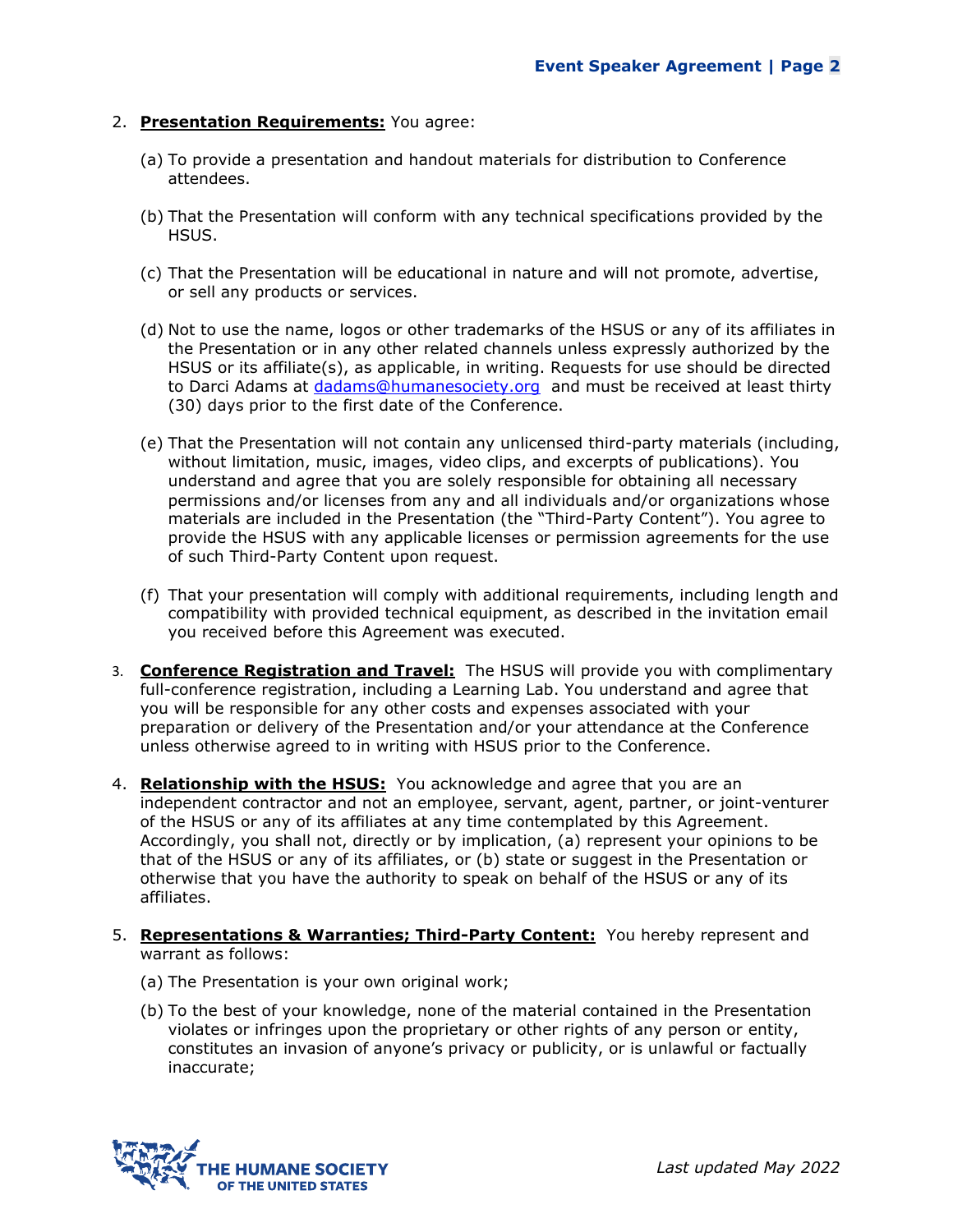- (c) You will not libel, slander, or defame anyone, including but not limited to the Humane Society of the United States and/or its affiliates or any sponsor, exhibitor, or speaker taking part in the Conference, in giving the Presentation; and
- (d) If the Presentation contains any Third-Party Content, you have obtained all rights, licenses, and/or permissions necessary to incorporate such Third-Party Content into the Presentation and to grant all rights and licenses under this Agreement.

## 6. **Liability; Indemnification:**

- (a) You understand and agree that the HSUS shall not be liable for your acts, omissions, statements, or commitments, nor shall the HSUS be liable for any injury or loss you may suffer in your performance of this Agreement.
- (b) You agree to defend, indemnify and hold harmless the HSUS, its affiliates, and each of their respective officers, directors, employees, volunteers, and agents from any and all claims, causes of action, demands, losses, liability, injuries, damages, or expenses (including court costs and attorneys' fees) arising in any way from or related to (i) your breach or alleged breach of any representation or warranty made in this Agreement; or (ii) your conduct in connection with your performance of services under this Agreement. In the event the HSUS invokes its right to such indemnification, you agree that the HSUS shall have sole decision-making authority over choice of legal counsel.

## 7. **License & Release:**

- (a) As part of its continuing education efforts, HSUS may livestream and/or record Animal Care Expo presentations and make those audio and video recordings and/or edited transcriptions thereof, as well as any submitted materials, available to the public through its websites and other platforms.
- (b) You grant the HSUS the right to livestream, record, audiotape, videotape, film, and/or photograph the Presentation, including images of you and recordings of your voice, all of which will be owned solely by the HSUS (collectively, the "Recordings"). You also grant the HSUS, its affiliates, and their respective successors and assigns (hereinafter "Licensees") an irrevocable, royalty-free, non-exclusive license to use, display, exhibit, publish, distribute, reproduce, modify, alter, stream live, stream ondemand, offer for download, sell, create derivative works from, and otherwise exploit all or portions of the Presentation and the Recordings in any and all media, throughout the world in perpetuity provided that the HSUS shall not materially alter the substantive content of the Presentation or Recording without your prior consent. Without limiting the HSUS's rights in the preceding sentence and for the avoidance of doubt, the HSUS may edit the Presentation and/or the Recording without notice to or consent from you (i) to make editorial corrections of mistakes or errors, (ii) to insert logos, banners and/or Conference sponsor information, (iii) to link the Presentation and/or Recording with other Conference materials, or (iv) for time. You agree that you will not make any separate recordings of the Presentation as delivered at the Conference.
- (c) You grant the Licensees the right to use your name, photograph, likeness, image, voice, and biographical information in connection with the promotion and distribution of the Presentation, the Recordings, and the Conference, and the preparation of Conference materials. You agree that Licensees have no obligation to notify you prior

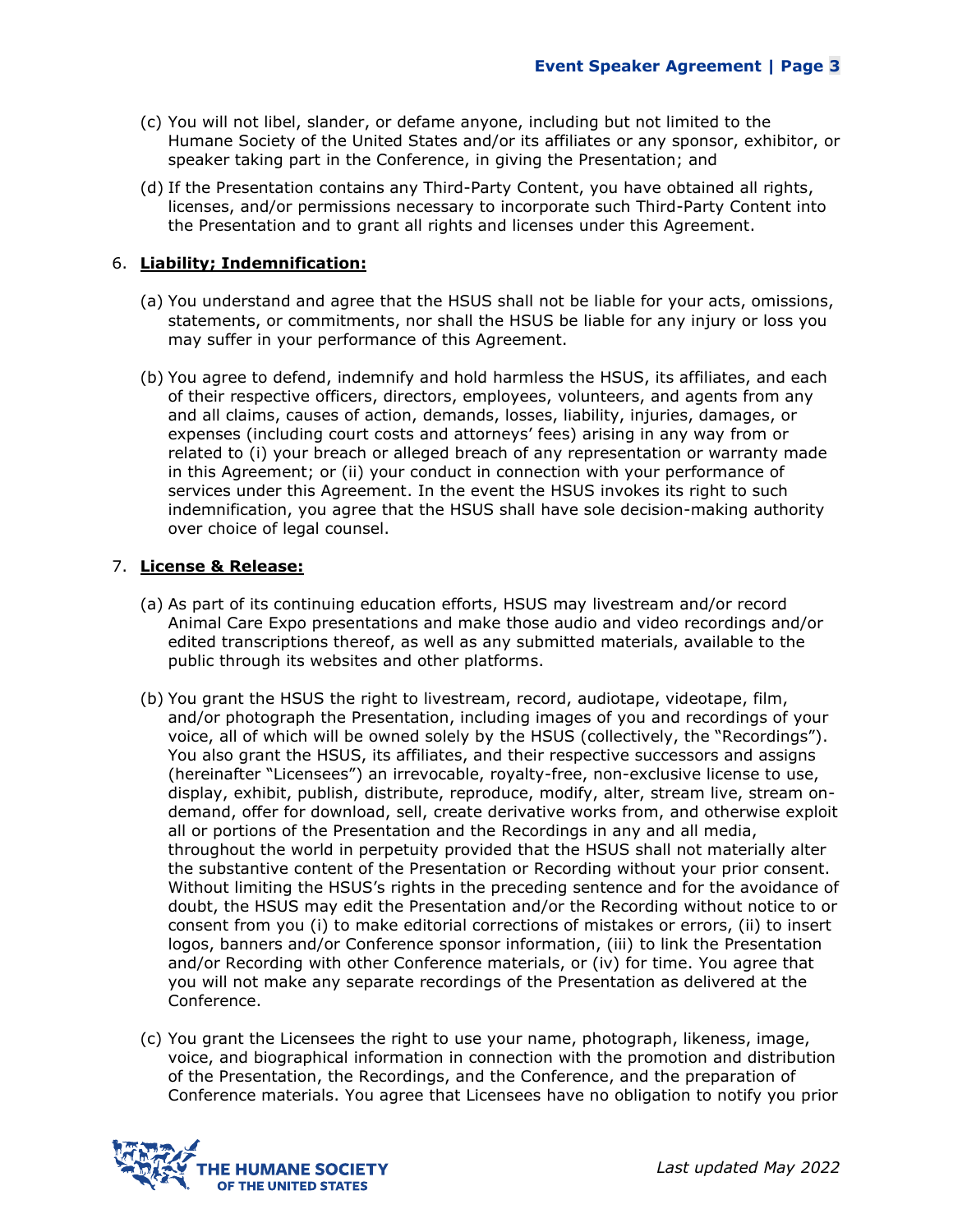to any such use or compensate you for such use. Speaker shall provide HSUS an approved biography of no more than 200 words and likeness of Speaker in .jpg format for HSUS's use within 21 days of signing this Agreement.

### 8. **Term, Termination and Cancellation:**

- (a) The term of this Agreement will commence on the Effective Date and continue until completion of the Presentation or cancellation of the Conference("Term"). unless sooner terminated in accordance with the provisions of Section 8(b).
- (b) You acknowledge that the HSUS reserves the right to change or cancel any presentation or the Conference at its discretion at any time and for any reason. The HSUS also reserves the right to terminate this Agreement and replace you as a speaker at any time and for any reason, including but not limited to your noncompliance with all Conference-related deadlines or other requirements set forth herein or your actions or statements that are, in HSUS's sole discretion, of a derogatory nature toward HSUS, or which may tend to injure the success or reputation of HSUS, HSUS's mission, or the Conference. Such cancellation or termination shall be effective immediately upon written notice to you or, where applicable, your legal representative. In the event of any such change, cancellation, termination or replacement, the HSUS will not be liable for any expenses, costs, or damages incurred by you.
- (c) You agree to use your best efforts to give the Presentation as scheduled. Should unforeseen circumstances prevent you from giving your Presentation as scheduled, you agree to provide the HSUS with written notice of cancellation at least thirty (30) days prior to the date of your Presentation or, if the cancellation is due to an emergency, as soon as possible upon learning of such emergency.
- 9. **Assignment:** You acknowledge that this is a personal services agreement and that you shall have no right to assign, transfer, delegate, or subcontract any of your rights or obligations under this Agreement without the prior written consent of HSUS. Any purported assignment, transfer, delegation, or subcontract in violation of this Section shall be null and void. No assignment, transfer, delegation, or subcontract shall relieve you of any of your obligations hereunder.
- 10. **Notice:** Each Party shall deliver all communications in writing by email. If to HSUS, the notice should be directed to Darci Adams at [dadams@humanesociety.org](mailto:dadams@humanesociety.org) . If to the Speaker, the notice should be sent to the email address below.
- 11. **Survival:** The rights and obligations of the Parties set forth in Section 4, 5, 6, 7, 8, and 9 and any right or obligation of the Parties in this Agreement which, by its nature, should survive termination or expiration of this Agreement, will survive any such termination or expiration of this Agreement.
- 12.**Entire Agreement:** This Agreement represents the entire agreement between the parties and supersedes any prior agreements or understandings, whether written or oral, related in any way to the subject matter hereof. The Parties may not amend this Agreement except by written instrument signed by both Parties.